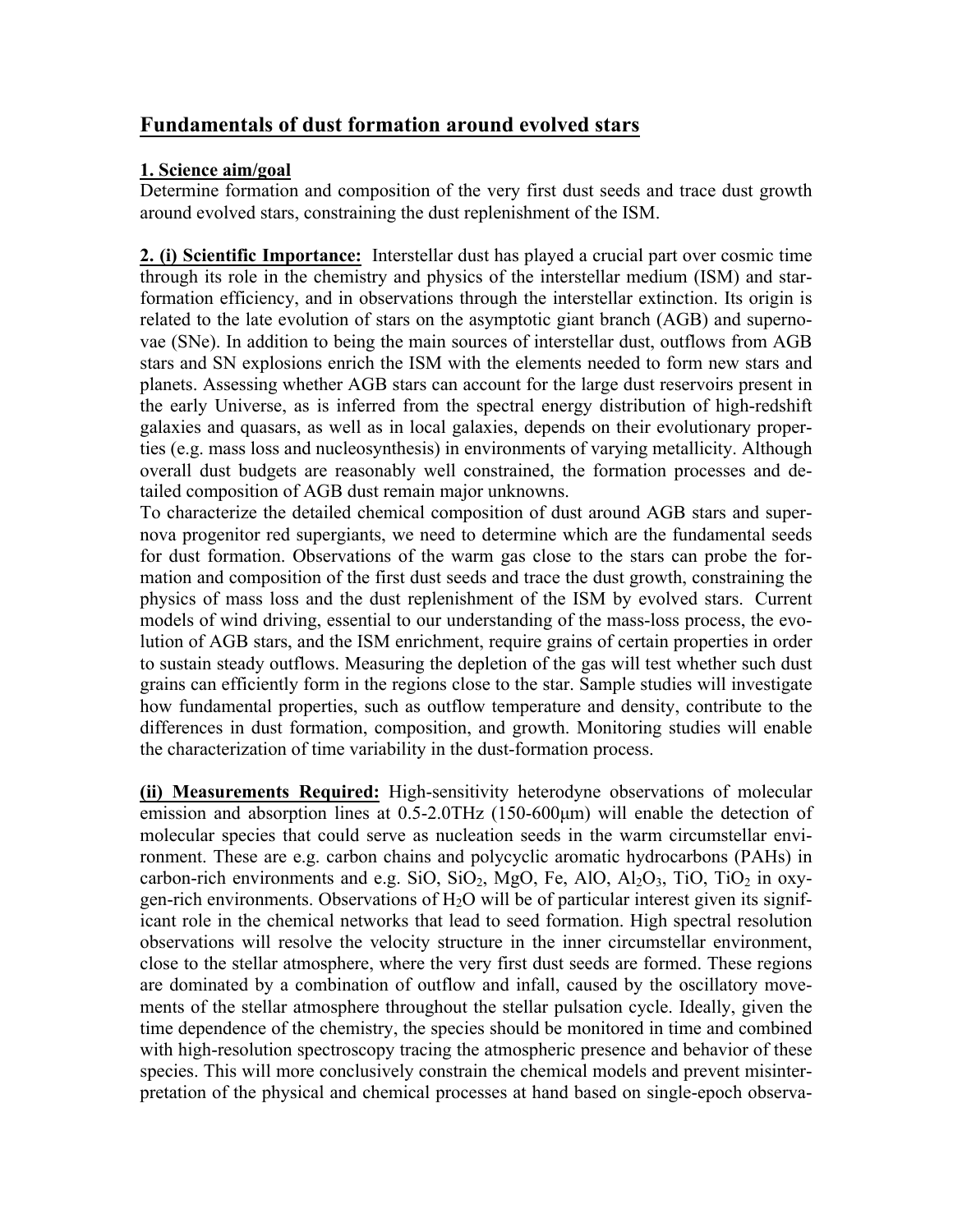tions. Wideband spectral coverage will enable observations of multiple species simultaneously, benefiting the exploration efficiency of the chemical diversity of the targets and the mitigation of (relative) time variability. Additionally, observations of the far-infrared dust features using the High-Resolution Spectrometer will enable detailed studies of dust properties such as temperature and composition, constraining the end products of the dust condensation and growth processes. For nearby sources, the radial stratification of the dust properties will be resolved spatially, providing further constraints on the condensation sequence throughout the outflow.

It is known that the chemical type is important (O-rich, C-rich, mixed chemistry) and expected that the wind density (expansion velocity and mass-loss rate) and stellar pulsation type (regular vs. irregular and magnitude of pulsation) can further significantly influence the chemical processes involved in dust formation and growth. We suggest a volumelimited sample of AGB stars covering a large range in this parameter space, needed to fully understand the fundamental chemical pathways of dust formation and growth. A sample of 150 AGB stars within 750 parsecs would allow statistically significant studies.

**(iii) Uniqueness to 10**µ**m to few mm wavelength facility:** Only a space-based farinfrared facility with high spectral resolution and high sensitivity can guarantee the detection of the highly excited transitions of gas-phase species, including  $H_2O$ , essential to dust nucleation and growth as they are excited only in the warmest layers of stellar outflows, in or close to the stellar atmosphere. The far-infrared observations are essential to trace the effects of depletion from the gas phase.

**(iv) Longevity/Durability:** Complementary spectroscopic observations with groundbased facilities will trace the same and related species in the stellar atmospheres in optical/near-IR (e.g., VLT/E-ELT) and in the colder, external layers of the outflows (at mm wavelengths, e.g. ALMA). High-angular (polarimetry) observations will locate dust of different compositions and sizes in the circumstellar environment (e.g., VLTI and VLT/SPHERE). Spectroscopic observations with JWST will provide constraints on large molecular clusters, an early stage in the dust-grain formation. Broadband photometry with JWST will give dust properties for larger and more distant samples of stars, allowing a comparative study of the metallicity dependence of dust formation.

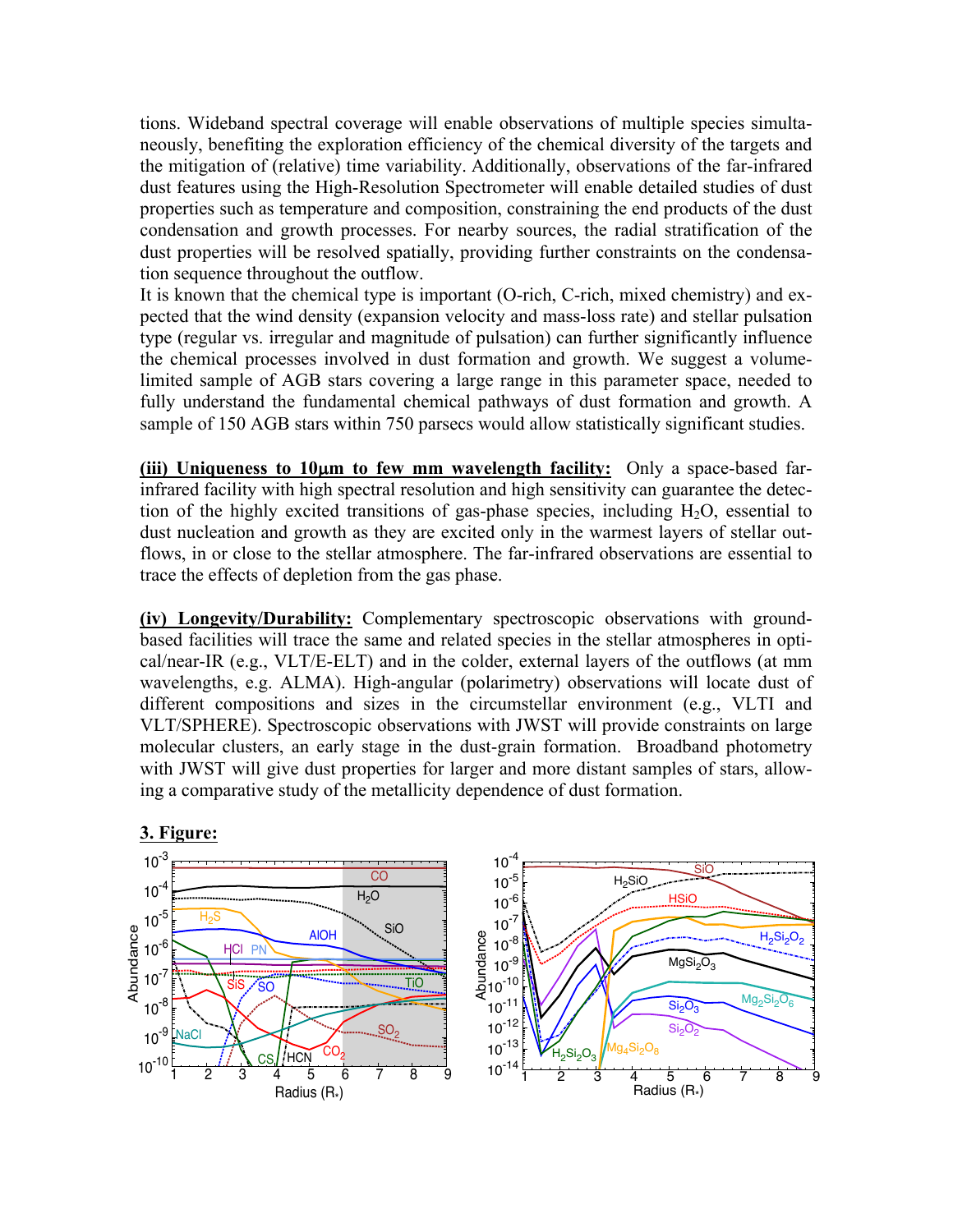Figure 1: Chemical model results for species essential in the early dust-condensation sequence for oxygen-rich AGB stars. Only heterodyne observations in the far-infrared can probe the highly excited transitions of these species and their intricate velocity structure. The science case aims at covering a large parameter space including a range in densities, chemical types (O-rich, C-rich, mixed), and stellar variability types. *Left***:** The abundance of simple molecules at different heights above the surface of an AGB star. The grey area indicates the region where the gas has been accelerated away from the star. *Right***:** The formation of silicate dust clusters out of the simple molecules. Chemical models of this type will be constrained by the proposed observations.

## **4. Table:**

| Parameter                         | Unit                       | Required<br>value   | Desired<br>Value    | Comments                                                                                                                                                                                                                                                                                            |
|-----------------------------------|----------------------------|---------------------|---------------------|-----------------------------------------------------------------------------------------------------------------------------------------------------------------------------------------------------------------------------------------------------------------------------------------------------|
| Name of line $(s)$                |                            | N/A                 | N/A                 | Case targets multiple transi-<br>tions of diverse set of species.                                                                                                                                                                                                                                   |
| Wavelength/band<br><b>Species</b> | $\mu$ m/<br>GHz            | 150-600<br>500-2000 | 100-750<br>400-3000 |                                                                                                                                                                                                                                                                                                     |
| Number of targets                 |                            | 80                  | 150                 | Broad parameter space es-<br>sential to science case.<br>Coverage of<br>chemical types [O-rich, C-<br>rich, mixed ]<br>wind density $[v_{exp} \sim 5-50]$<br>$\bullet$<br>km/s; mass-loss rate $10^{-8}$ -<br>$10^{-4}$ M <sub>sun</sub> /yr]<br>variability types [pulsation<br>strength and type] |
| Survey area                       | $\deg^2$                   | N/A                 | N/A                 | Single point targets                                                                                                                                                                                                                                                                                |
| Angular resolution                | arcsec                     | 5                   | 3                   | 3" will resolve outer dust-<br>growth zone for stars up to<br>$200\,\mathrm{pc}$                                                                                                                                                                                                                    |
| Spectral resolution               | $\Delta \lambda / \lambda$ | $3e-7$              | $2e-7$              | 3e-7 corresponds to 0.1km/s<br>The wind acceleration pro-<br>file means that at this spec-<br>tral resolution we can dis-<br>tinguish down to the inner<br>AU of the dust-growth zone.                                                                                                              |
| Full Line Bandwidth               | GHz                        | 8                   | 8                   | Dual polarization and side-<br>band-separating (2SB) het-<br>erodyne technology com-<br>bined give 16GHz spectral<br>coverage (2sb x 8 GHz), and<br>32 GHz overall output (2pol<br>x 2sb x 8 GHz). This results<br>in efficient spectral scan-                                                      |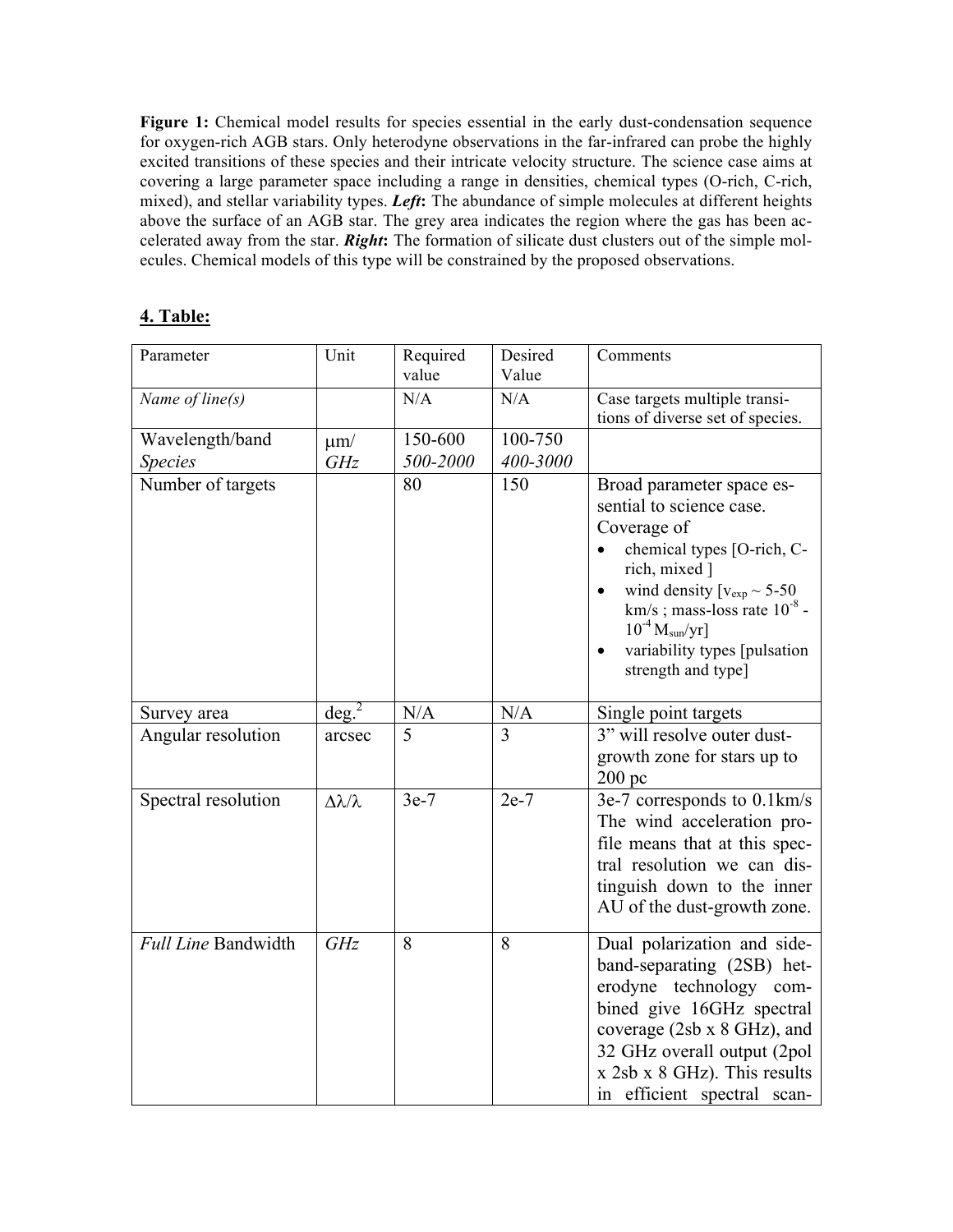|                                                 |          |                          |                 | ning and mitigation of time-<br>dependent effects.      |
|-------------------------------------------------|----------|--------------------------|-----------------|---------------------------------------------------------|
| Continuum Sensitivi-                            | $\mu Jy$ | N/A                      | N/A             |                                                         |
| ty $(1 \sigma)$                                 |          |                          |                 |                                                         |
| Spectral line sensitivi-                        | $W m-2$  | $-21$<br>1.0x10          | $-22$<br>2.0x10 | $\overline{\sigma} = 0.1$ Jy in 0.3 km/s $\omega_2$     |
| ty $(1 \sigma)$                                 | K        |                          |                 | $1THz = 1.0x10$ W/m                                     |
| Signal-to-noise                                 |          | (3)                      | (15)            | Large range over different                              |
|                                                 |          |                          |                 | measured transitions and<br>species.                    |
| Dynamic range                                   |          | le <sub>5</sub> $\sigma$ | $1e6\sigma$     | Observe both weak features<br>and strong emission (e.g. |
|                                                 |          |                          |                 | CO) simultaneously.                                     |
| Field of Regard                                 |          |                          |                 | Sources spread over full<br>RA/DEC range                |
| Cadence (observable                             |          | N/A                      | N/A             |                                                         |
| sky during mission)                             |          |                          |                 |                                                         |
| Any other require-                              |          |                          |                 |                                                         |
| ment                                            |          |                          |                 |                                                         |
| Heterodyne Rx spe-                              |          |                          |                 |                                                         |
| cific questions:                                |          |                          |                 |                                                         |
| <b>Required Tuning</b>                          | km/s     |                          |                 |                                                         |
| range (Doppler shift)                           |          |                          |                 |                                                         |
| Dual frequency re-                              |          | NO                       | <b>YES</b>      | Dual frequency could bene-                              |
| quirement?                                      |          |                          |                 | fit variability studies, but is                         |
|                                                 |          |                          |                 | not a strict requirement for                            |
|                                                 |          |                          |                 | the science case                                        |
| <b>Polarization Normal-</b>                     |          | NO                       | <b>YES</b>      | Polarization is not an OST                              |
| ly we will observe one                          |          |                          |                 | requirement for our case.                               |
| linear polarization,                            |          |                          |                 | Info can be obtained from                               |
| does the orientation                            |          |                          |                 | e.g. ALMA                                               |
| matter for your sci-                            |          |                          |                 |                                                         |
| ence?                                           |          |                          |                 |                                                         |
| <b>Polarization meas-</b><br>urements required? |          | NO                       |                 |                                                         |
| Off position require-                           |          |                          |                 | Dedicated off could be re-                              |
| ments:                                          |          |                          |                 | quired for sources in the                               |
| Fixed throw.                                    |          |                          |                 | galactic plane. However,                                |
| or dedicated off?                               |          |                          |                 | most relevant species not                               |
|                                                 |          |                          |                 | excited in ISM, hence fixed                             |
|                                                 |          |                          |                 | throw might suffice also for                            |
|                                                 |          |                          |                 | these.                                                  |
| if fixed throw, mini-                           |          |                          |                 | <i><b>10arcmin (in declination)</b></i>                 |
| mum distance                                    |          |                          |                 |                                                         |